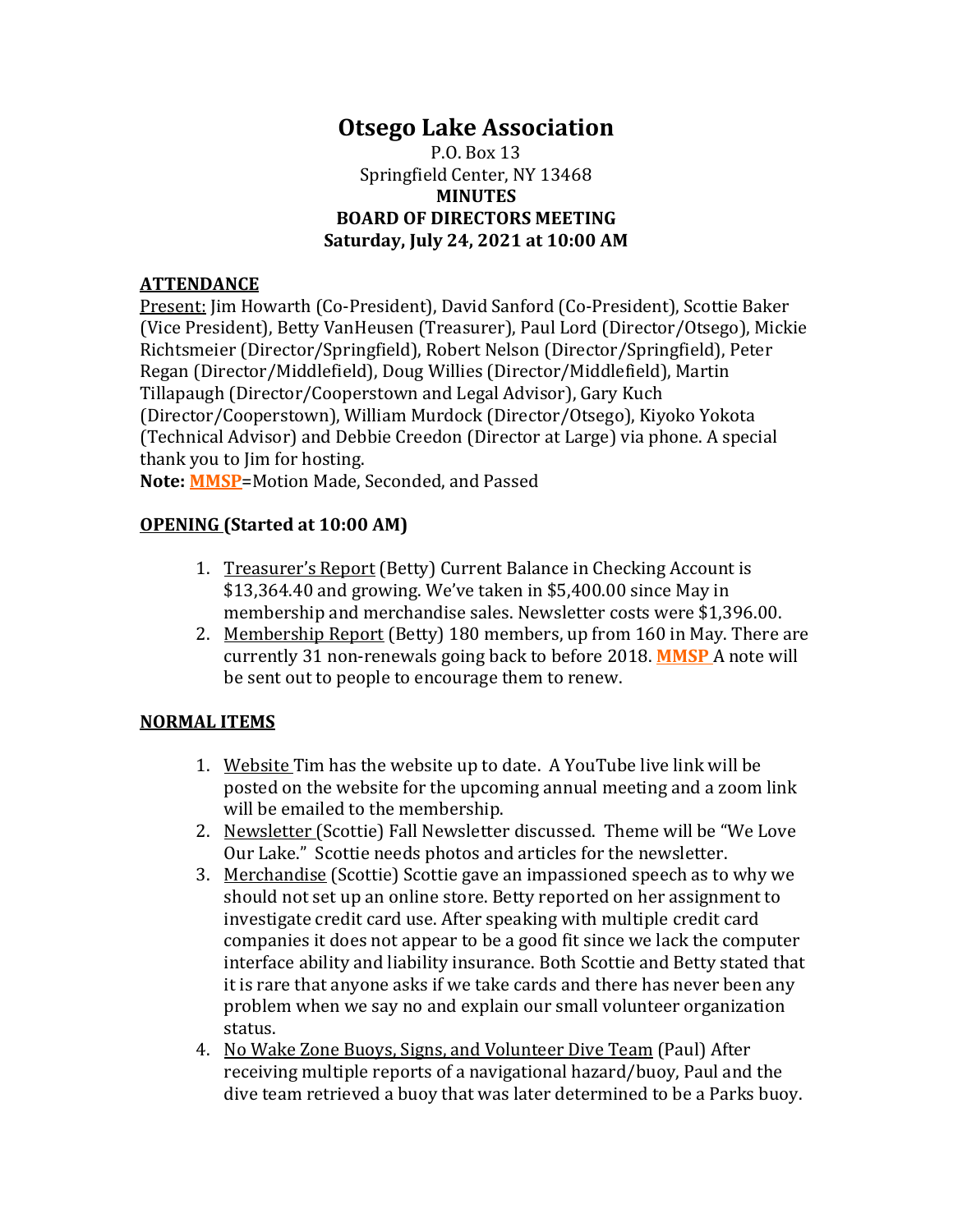Buoy restoration work was completed by the Bissell Camp. Paul requests heavy steel objects for buoy anchors.

- 5. Science Update (Kiyoko) 4 meter depth sampling done. Results are being analyzed for increases in Dissolved Organic Matter (DOM). Monitoring ongoing.
- 6. Boat Inspections/Boat Washing Station (Paul) We're down 9 stewards this year. The Village of Cooperstown has provided 1. Numbers at the boat washing station are up. Springfield declined steward training. Fish Road AIS station installed permanently. Brookwood Point Otsego Land Trust assisting with signage and display.

## **NEW BUSINESS**

- 1. 2021 Annual Meeting-Virtual (Mickie, Gary, and Board) Aug. 14, 9:00 AM. A dry run will be held Aug 7 9:00AM for Board members. Kyle will be running technical matters. Scottie and Mickie will design a poster. Cindy Falk will provide a 15 minute presentation on Steamboats on Otsego Lake. Kiyoko and Paul will give updates. Sierra, Jarred and other interns will give presentations on quagga muscles, the Lake Steward Program, Aquatic Plants in Otsego Lake, and Fish Population update.
- 2. Goodyear Swamp Sanctuary Funding (Paul and Board) Contracts are underway. Costs have risen dramatically and new bids are needed. But the project seems to be moving forward.
- 3. Quagga Mussel and Other Potential Infestations (Paul) Lake visibility averages 25-30' and is increasing. The net effect is lower lake productivity. There was a frog-bit pull on Clark Pond and water chestnuts were found by an intern in Otsego Lake. This is the 5<sup>th</sup> infestation to occur.
- 4. Town of Middlefield Zoning Law-Shoreline Protection (Peter, Doug and Gary) Various shoreline construction projects were discussed along with the lack of zoning enforcement in the various towns. Dave agreed to write an article on this for the fall newsletter.
- 5. Annual Boat Parade July 4 (Board) Thanks to Wayne, Betty had a great idea to have volunteers distribute our membership recruiting card at the Lakefront Area and perhaps set up a table of our merchandise near the buffer strip with the permission of the village. The future of the Andonontodies (sp?) is in question as the pontoons have reached the end of their lives.
- 6. New Membership Recruiting Card (Scottie and Board) See Scottie for cards.
- 7. 2022 Lake Cleanup (Debbie) Best timeframe would be a week before the July 4 weekend with a rain date scheduled.
- 8. Debbie reported that the OLA Facebook page is updated as needed and that inquiries and comments are answered promptly.
- 9. Buffer Strip Update (Mickie) Mickie gave a brief history of the buffer strip, OLA's involvement, the ongoing maintenance issues, and the need to